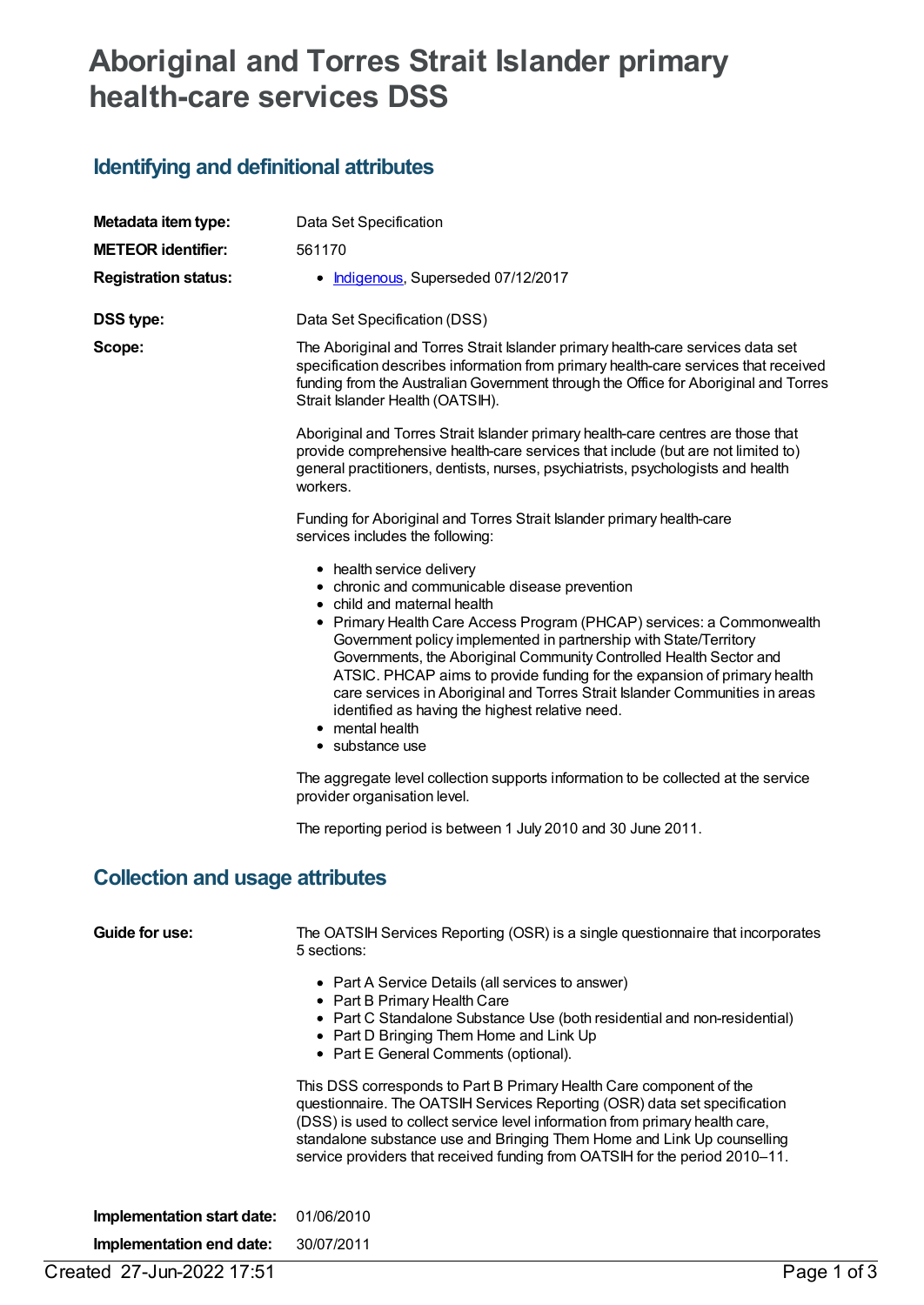## **Source and reference attributes**

| <b>Submitting organisation:</b>                             | Australian Institute of Health and Welfare                                                                                                                                                           |  |  |  |
|-------------------------------------------------------------|------------------------------------------------------------------------------------------------------------------------------------------------------------------------------------------------------|--|--|--|
| Reference documents:                                        | Australian Institute of Health and Welfare 2012. Aboriginal and Torres Strait<br>Islander health services report, 2010–11: OATSIH Services Reporting—key results.<br>Cat. no. IHW 79. Canberra: AIHW |  |  |  |
| <b>Relational attributes</b>                                |                                                                                                                                                                                                      |  |  |  |
| <b>Related metadata</b><br>references:                      | Has been superseded by Aboriginal and Torres Strait Islander primary health-care<br>services DSS                                                                                                     |  |  |  |
|                                                             | Indigenous, Standard 07/12/2017                                                                                                                                                                      |  |  |  |
|                                                             | Supersedes Aboriginal and Torres Strait Islander primary health-care services<br><b>DSS</b>                                                                                                          |  |  |  |
|                                                             | • Indigenous, Superseded 07/12/2017                                                                                                                                                                  |  |  |  |
| <b>Implementation in Data Set</b><br><b>Specifications:</b> | <b>OATSIH Services Reporting (OSR) DSS 2010-11Indigenous, Superseded</b><br>07/12/2017                                                                                                               |  |  |  |
|                                                             | Implementation start date: 01/07/2010                                                                                                                                                                |  |  |  |
|                                                             | Implementation end date: 30/06/2011                                                                                                                                                                  |  |  |  |
|                                                             | <b>Conditional obligation:</b>                                                                                                                                                                       |  |  |  |
|                                                             | The Primary health care DSS is to be completed by OATSIH-funded services<br>that receive funding for primary health care services.                                                                   |  |  |  |
|                                                             |                                                                                                                                                                                                      |  |  |  |

**Metadata items in this Data Set Specification** Show more detail